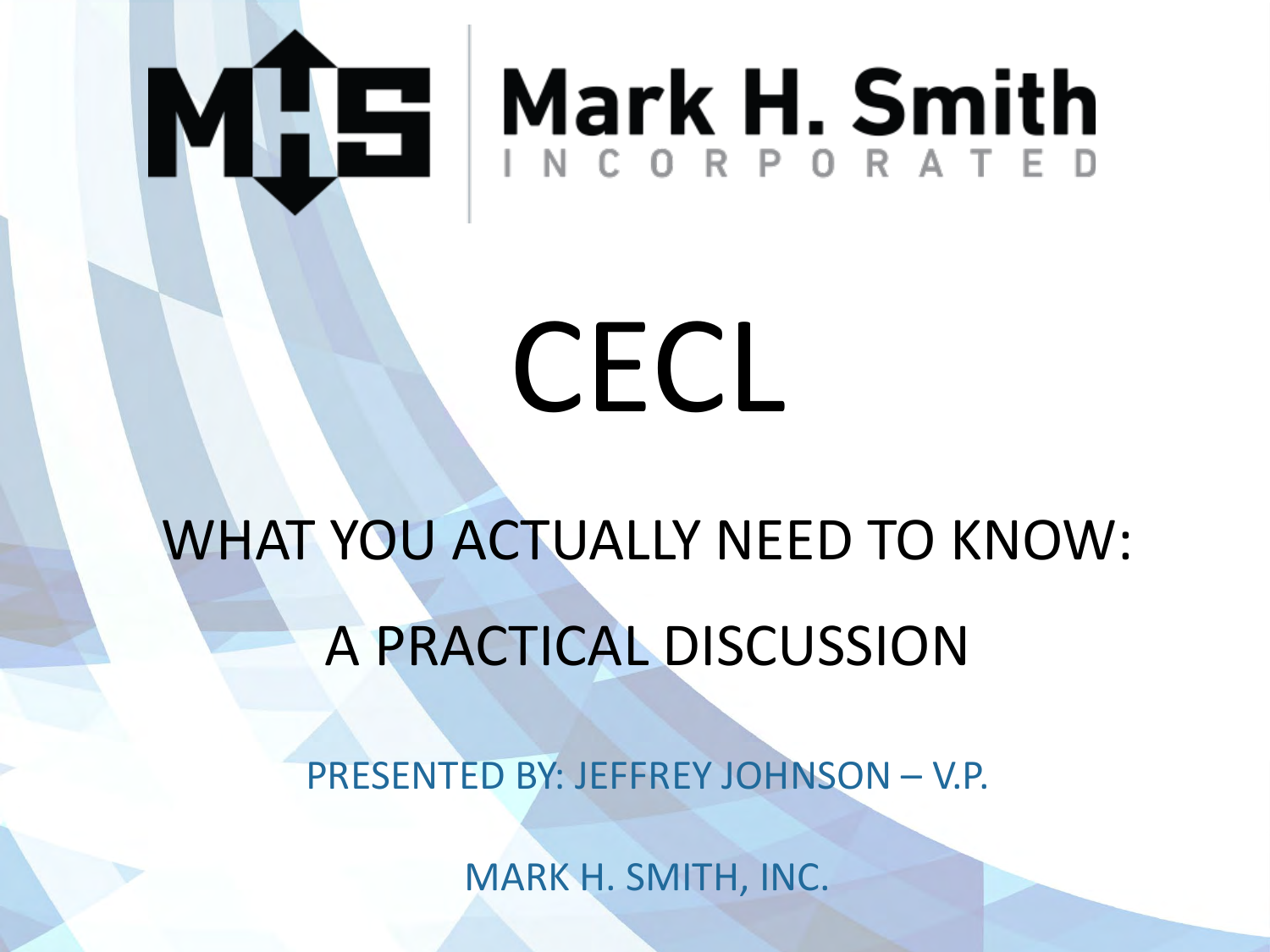### COMMON CONCERNS

- Still a lot of unease about:
	- What is CECL?
	- What will be the capital impact?
	- What data do I need?
	- What model is right for my credit union?
	- Other concerns?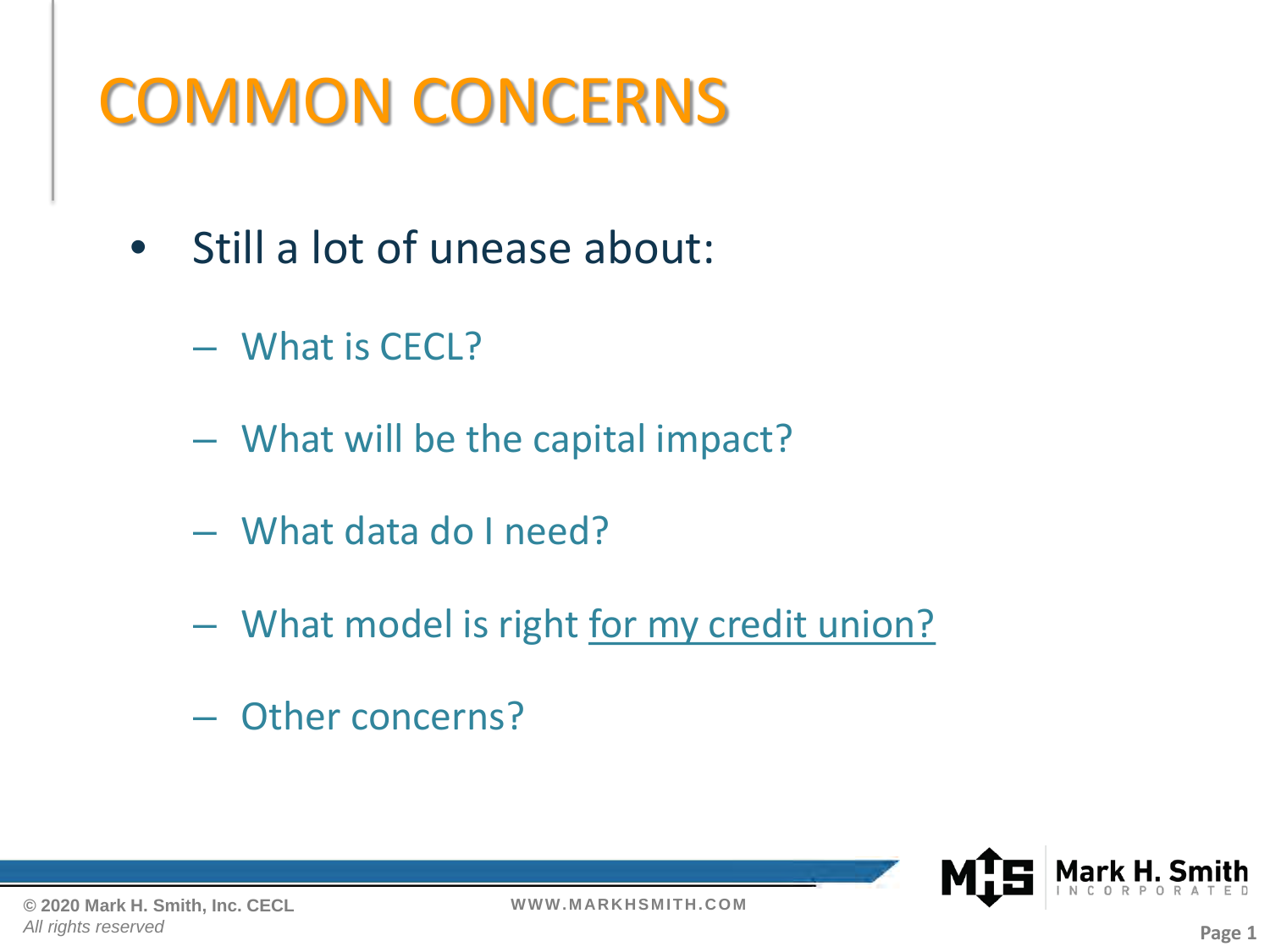### WHAT IS CECL?

#### Current allowance method

• Recent historical loss rates are utilized to determine the ALLL account

Example: 36 mth. Historical loss rate rolling average

- ALLL account covers current losses for the next 12 to 18 months based on current actual losses
- It is not a forecast
- Criticism not forward looking, but backward looking (too little, too late)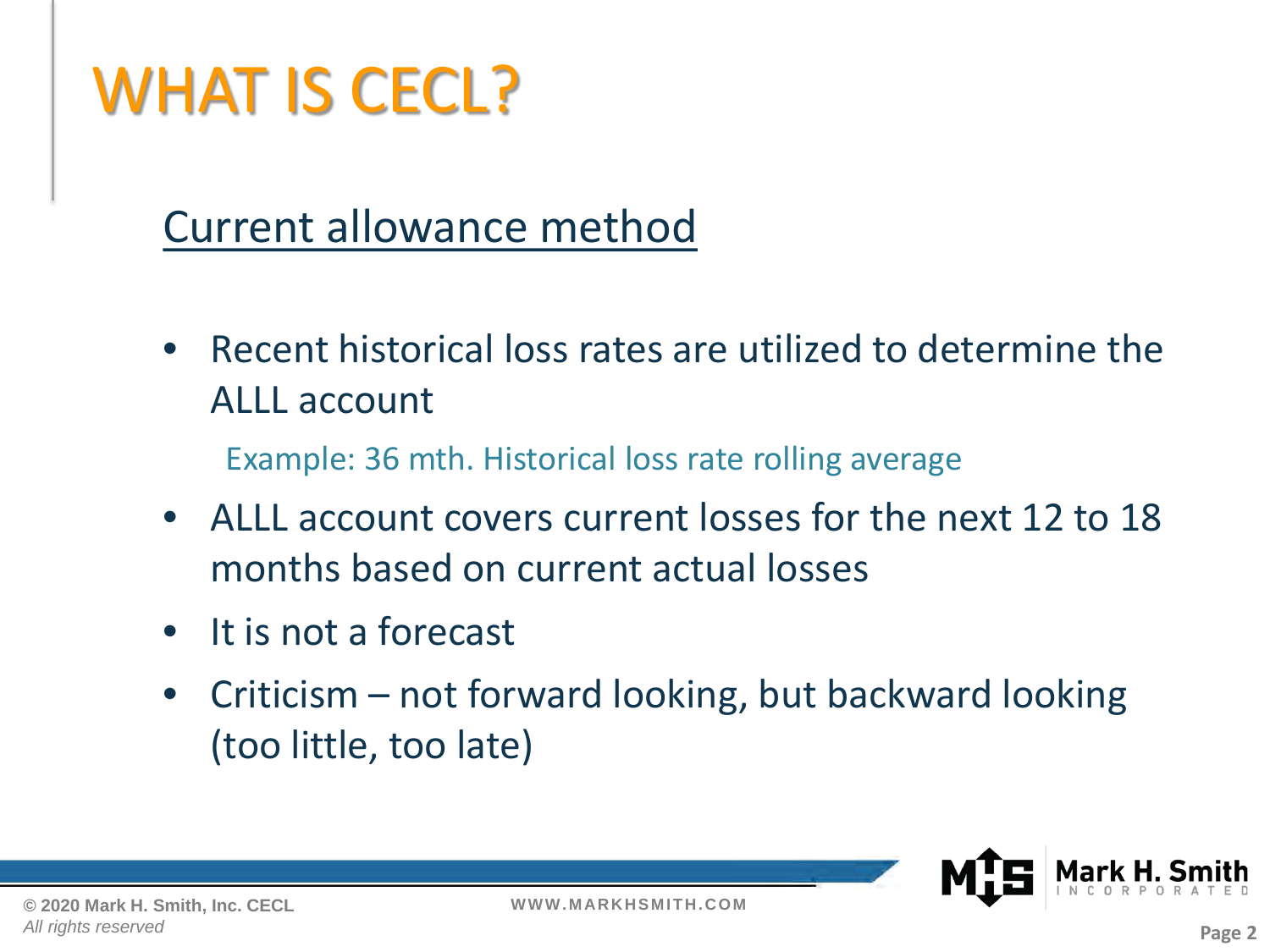### WHAT IS CECL?

- It is an actual forecast
- Current expected credit losses (CECL) for the remaining life of the current loan portfolio
- As if no new loan originations occur and the portfolio is just left to run off. What will the total estimated losses be for the current loan portfolio?
- Expected loan cash flow runoff (i.e. prepayment speed adjusted)
- CU effective date of January 1, 2023

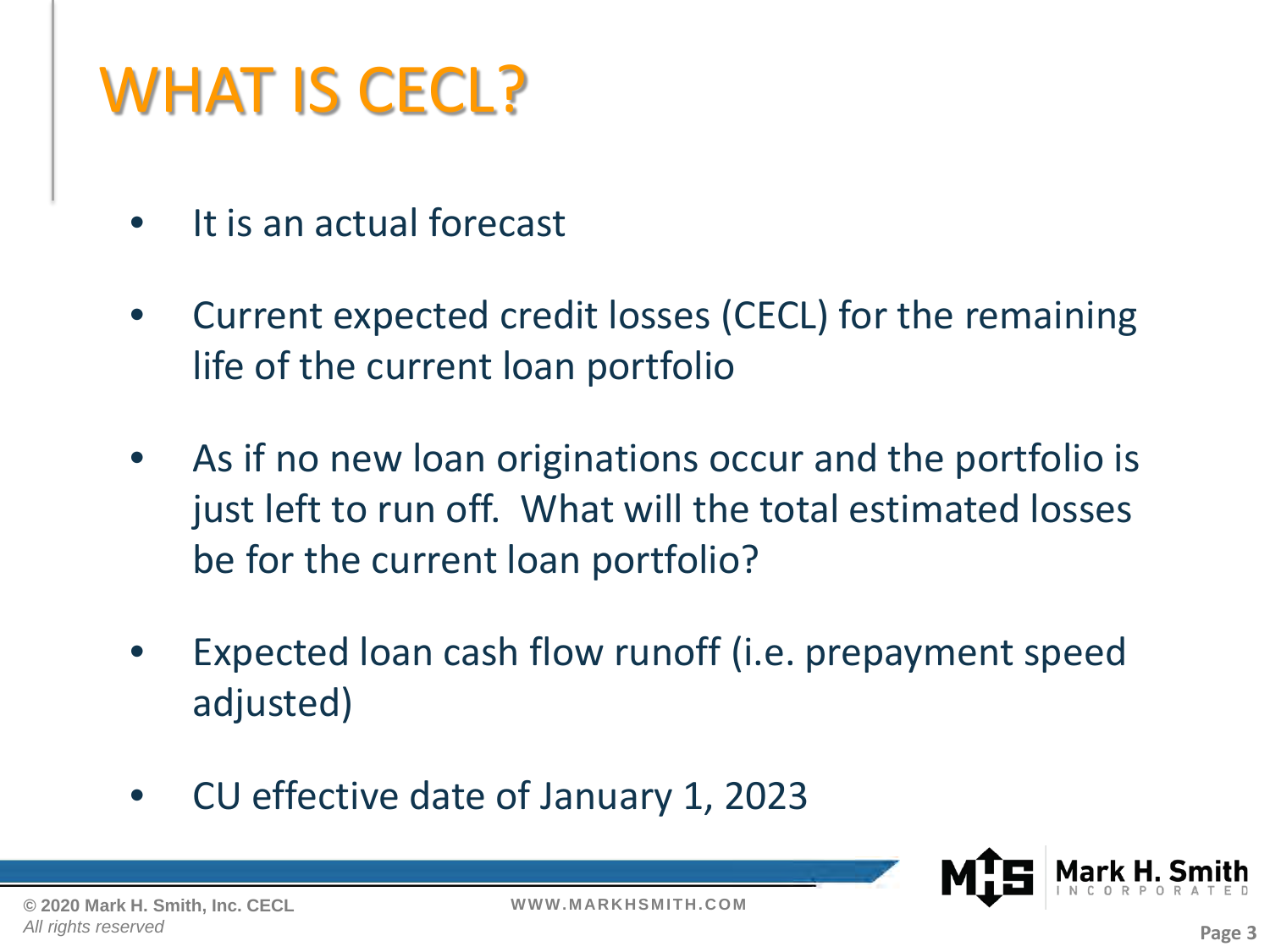### WHAT IS CECL?

- Askthefed.org Webinar April 11, 2019 https://www.webcaster4.com/Webcast/ListenPage?companyId=583& webcastId=29509
- FASB Staff Q &  $A$  Topic 326, No. 1 January 2019 www.fasb.org
- FASB Staff Q &  $A$  Topic 326, No. 2 July 2019 Developing an Estimate of Expected Credit Losses on Financial Assets www.fasb.org
- October 7, 2019 CU Journal Opinion by J Mark McWatters https://www.cujournal.com/opinion/ncua-can-ease-credit-unions' cecl-burden
- More coming

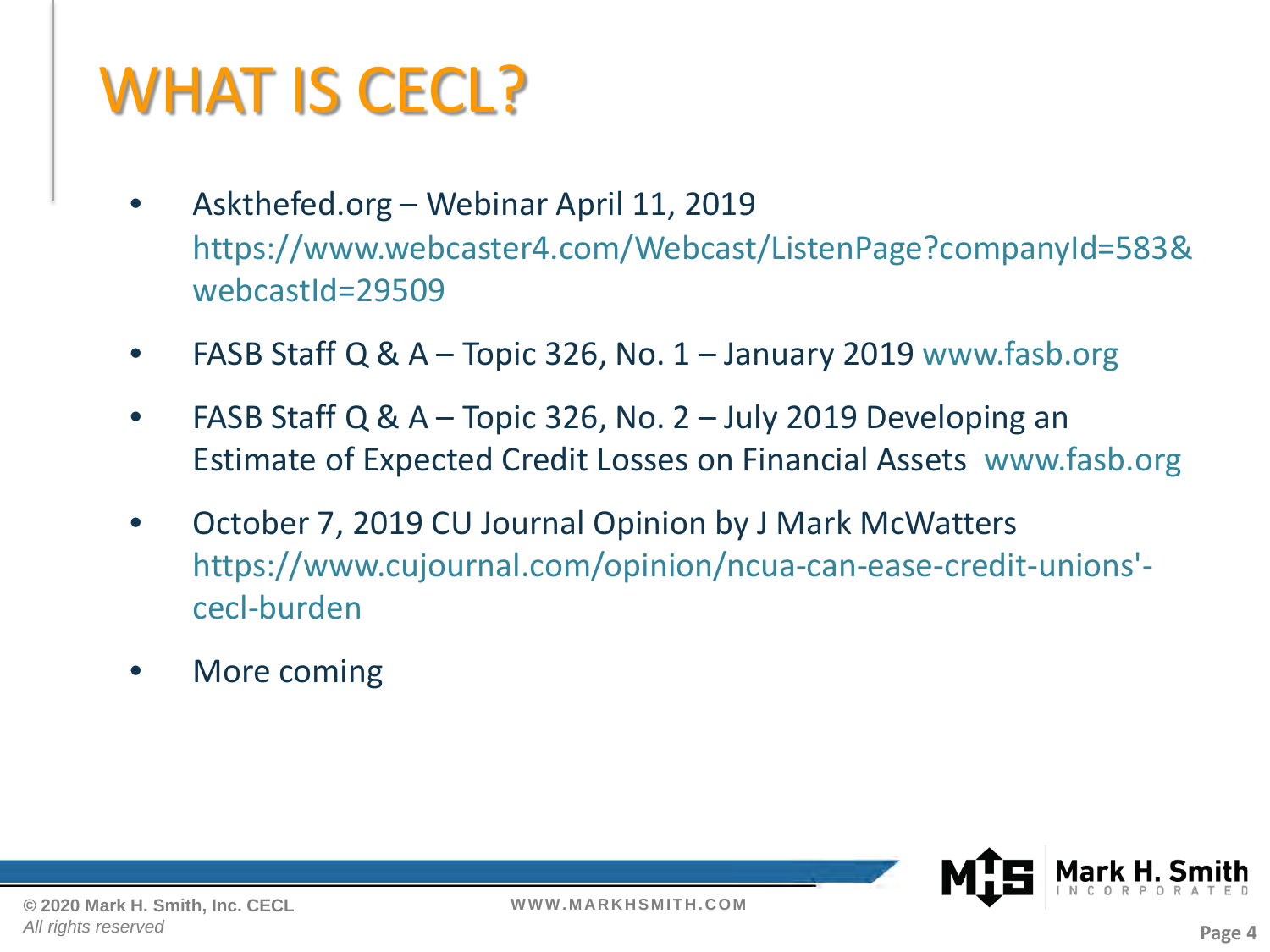### CAPITAL IMPACT

**Many credit unions may not see a large change in their ALLL. In some cases it could actually stay about the same or decrease.**



**What we have learned completing over 250 CECL Reports**

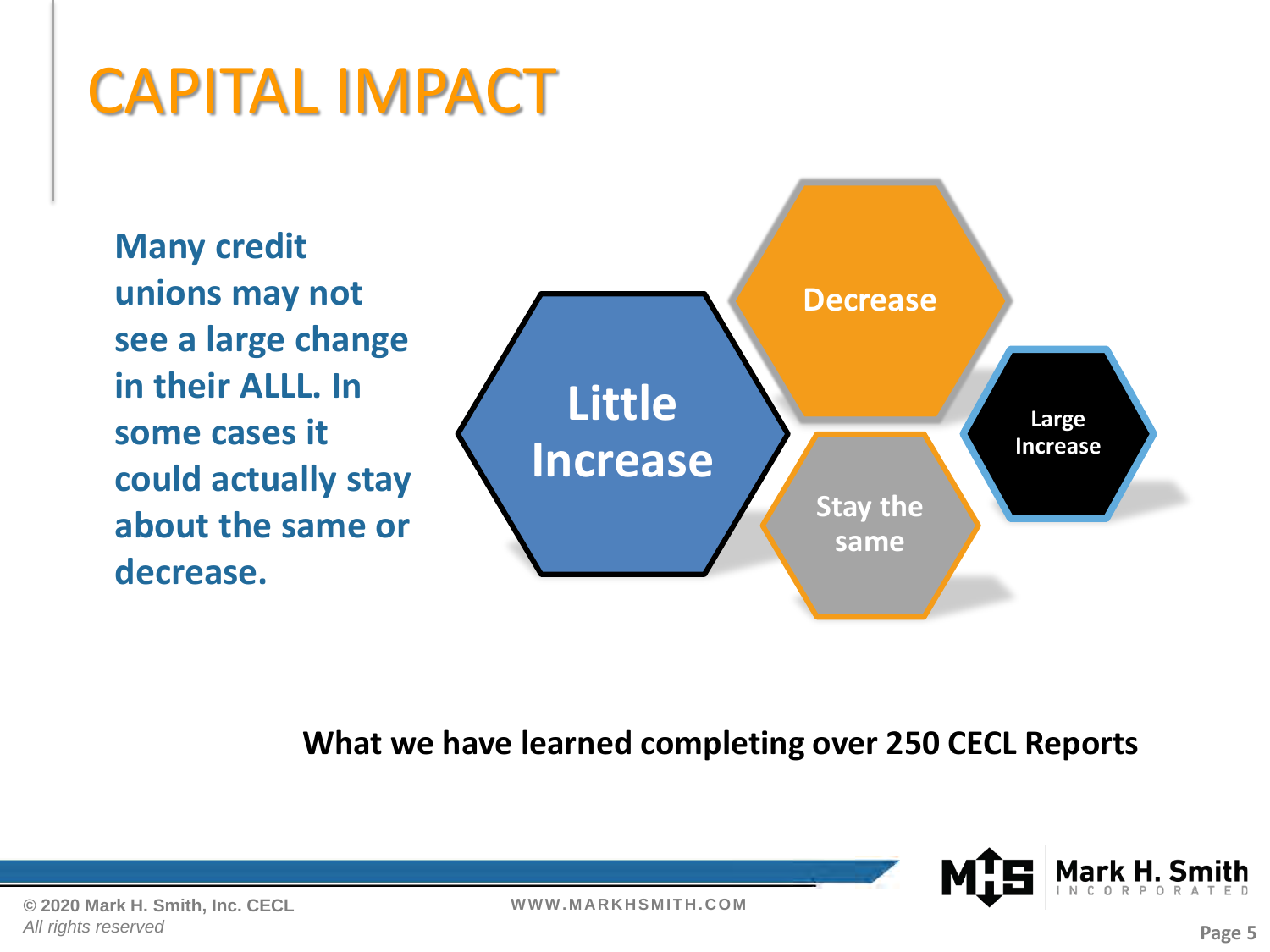### CAPITAL IMPACT

- Initial adjustment  $-$  one-time charge to capital and the ALLL account.
- Subsequent entries will be through the income statement.

#### **AT LEAST A ONE YEAR PARALLEL RUN FOR PLANNING AND TRENDING ANALYSIS**

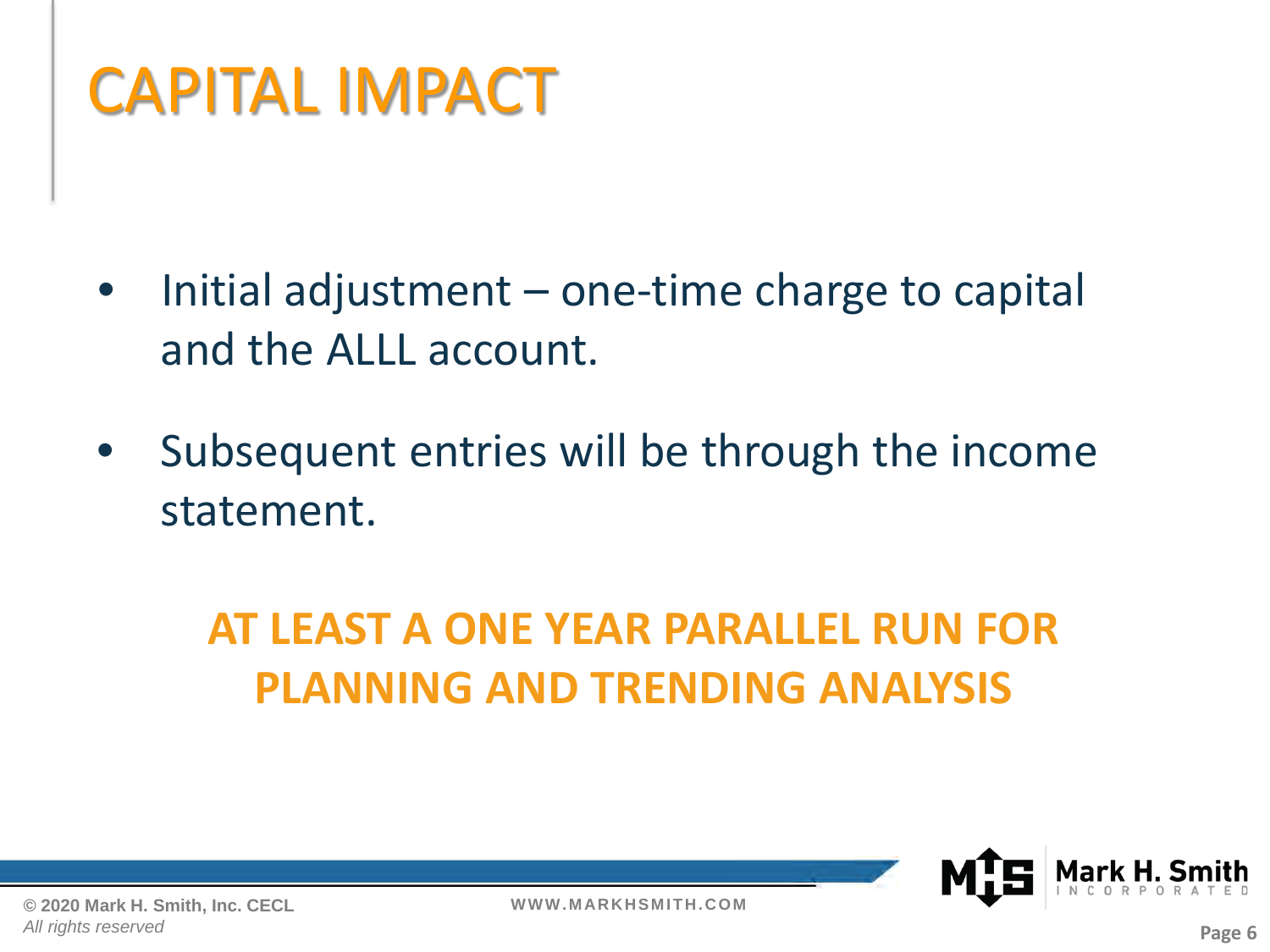### DATA CONSIDERATIONS

"Institutions should collect and maintain relevant data to support its estimates of lifetime expected credit losses in a way that aligns with the method or methods it will use to estimate its allowances for credit losses" *Federal Reserve Website*

### IN OUR WORDS

- Pick a model/methodology that uses data you already have or can easily obtain. Do NOT pick a model and THEN determine what data is needed.
- The model you select should consider the data you can get AND are willing to spend the time getting (time is money).
- Data requirements vary widely depending on the methodology and particular model.

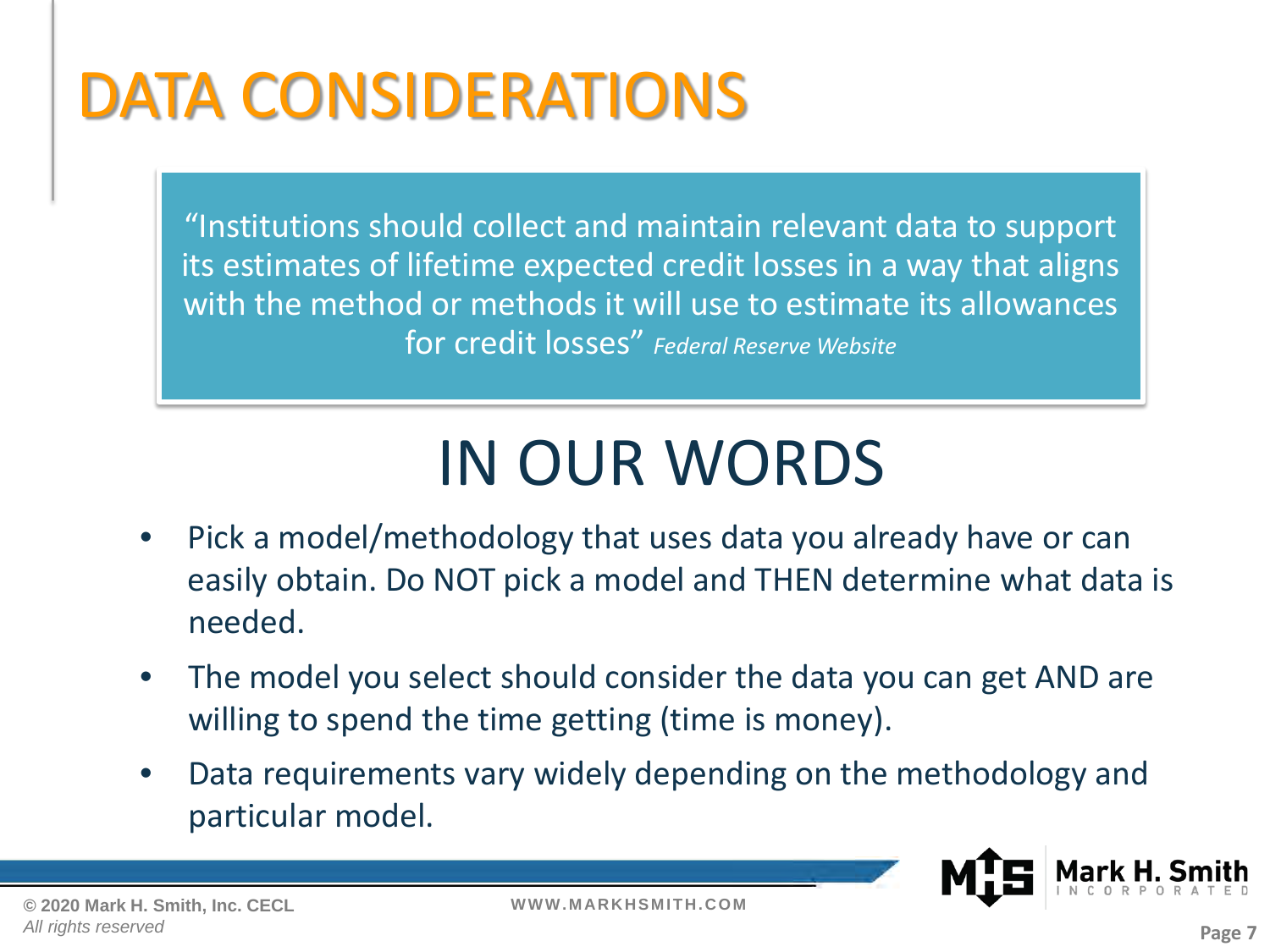### DATA CONSIDERATIONS

## Credit union own data

### Full Economic Cycle

Regional, Industry,

### peer data and Q Factor-Qualitative



**© 2020 Mark H. Smith, Inc. CECL** *All rights reserved*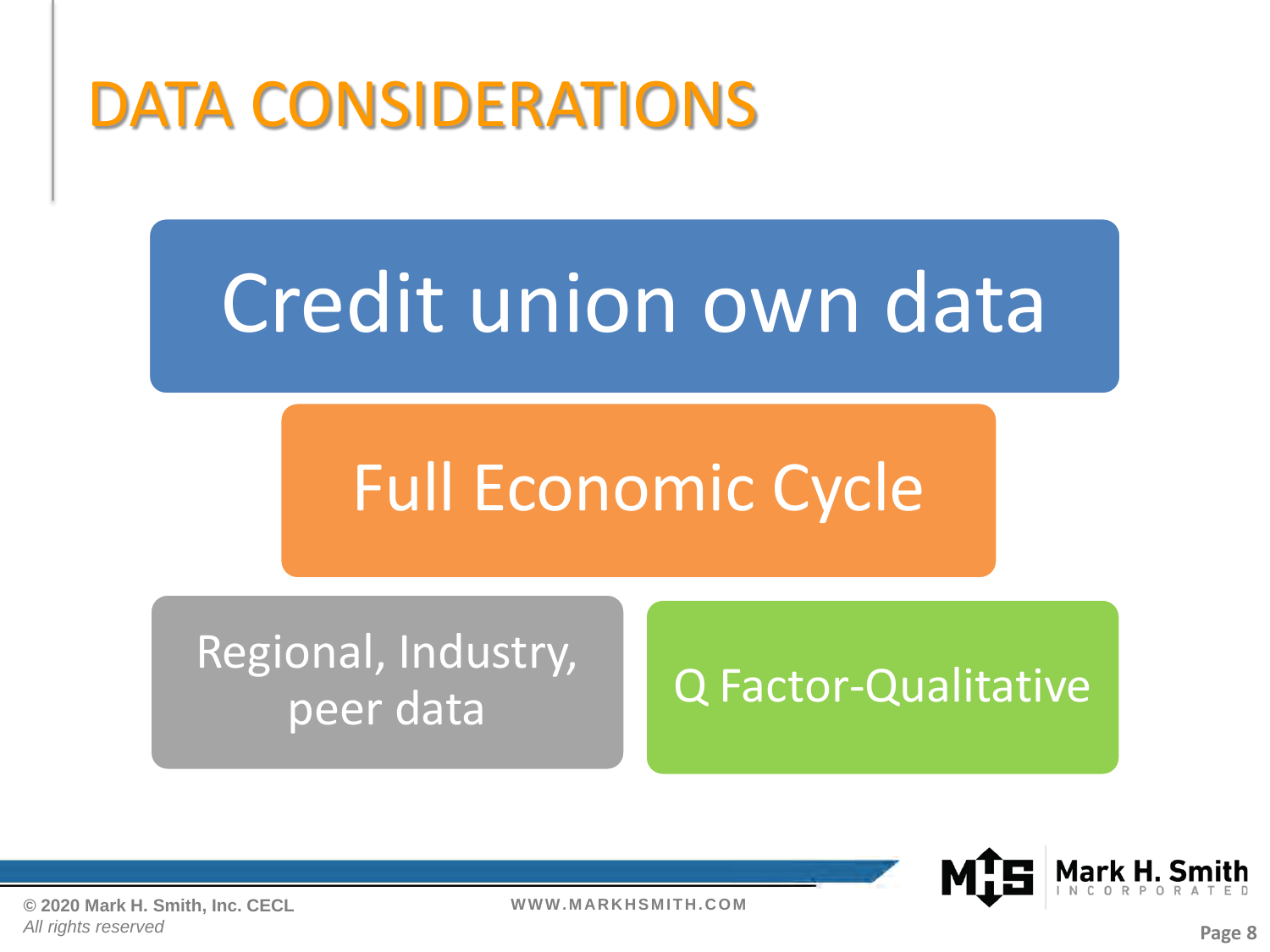#### FASB CONSIDERATION

- FASB does not prescribe a specific model
- Practical and scalable
- Reasonable and supportable
	- Model/methodology
	- **Assumptions**
	- **Forecast**
- Assumed quarterly assessment

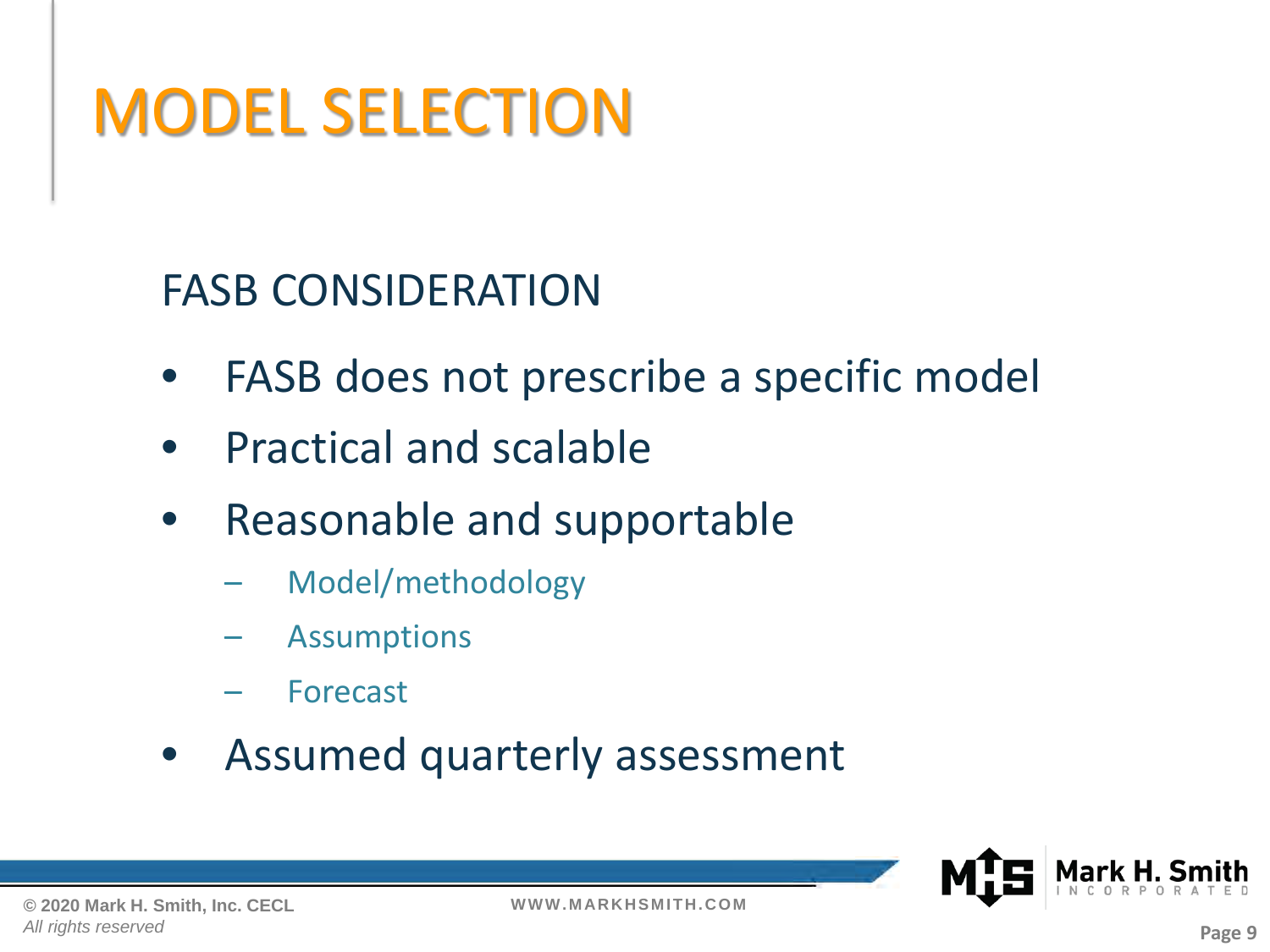#### "agencies expect the new accounting standard will be scalable to institutions of all sizes."

https://www.ncua.gov/files/press-releases-news/interagency-joint-statementaccounting-standard-financial-instruments-06-17-16.pdf

### IT IS NOT A ONE SIZED FITS ALL SELECTION!

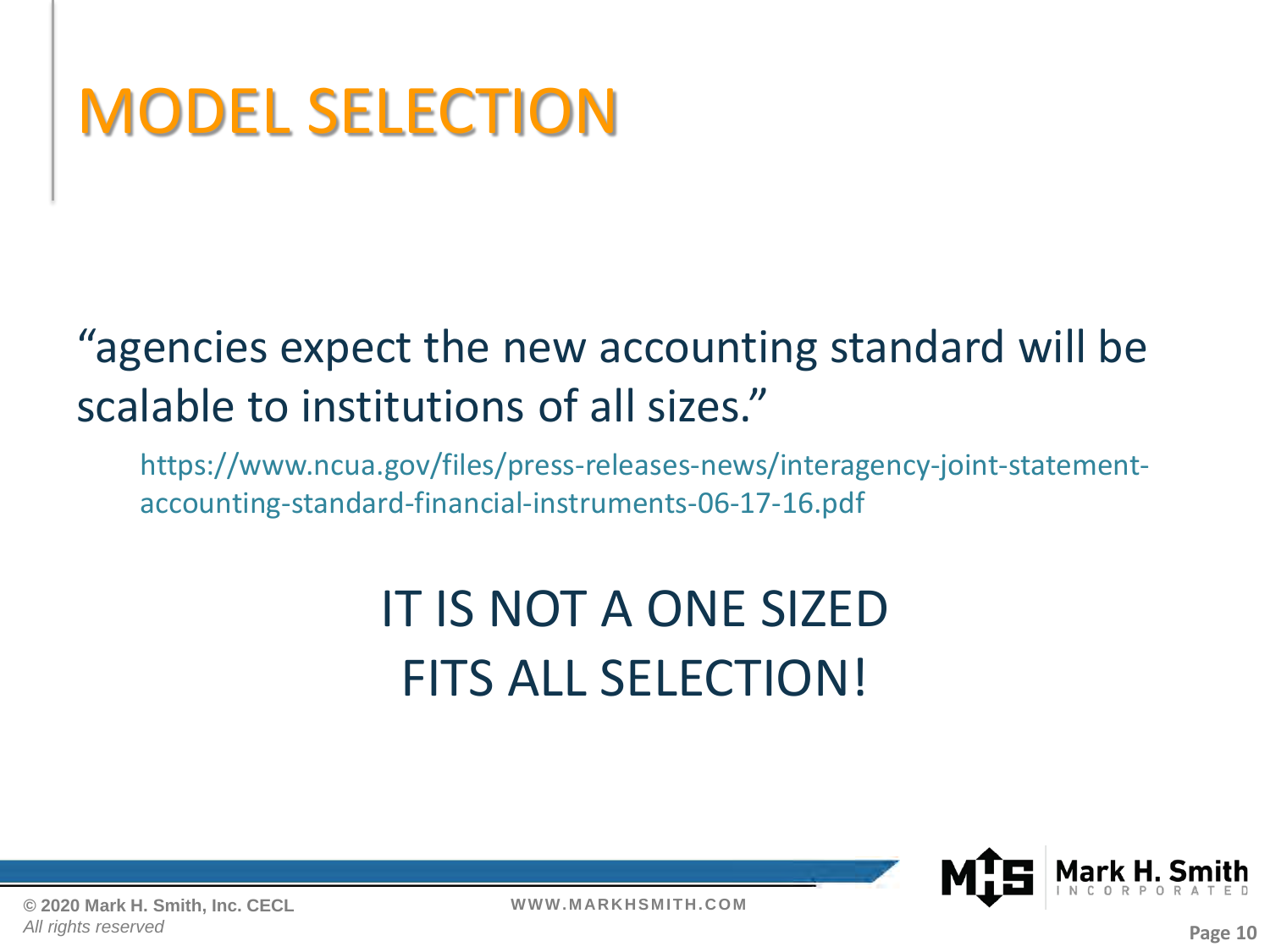**A solution that is too complex for the credit union or heavily data intensive may result in unnecessary resource utilization and even increase the possibility of error.**

**Example: Over-segmenting could potentially result in increased error for small to medium sized credit unions.**

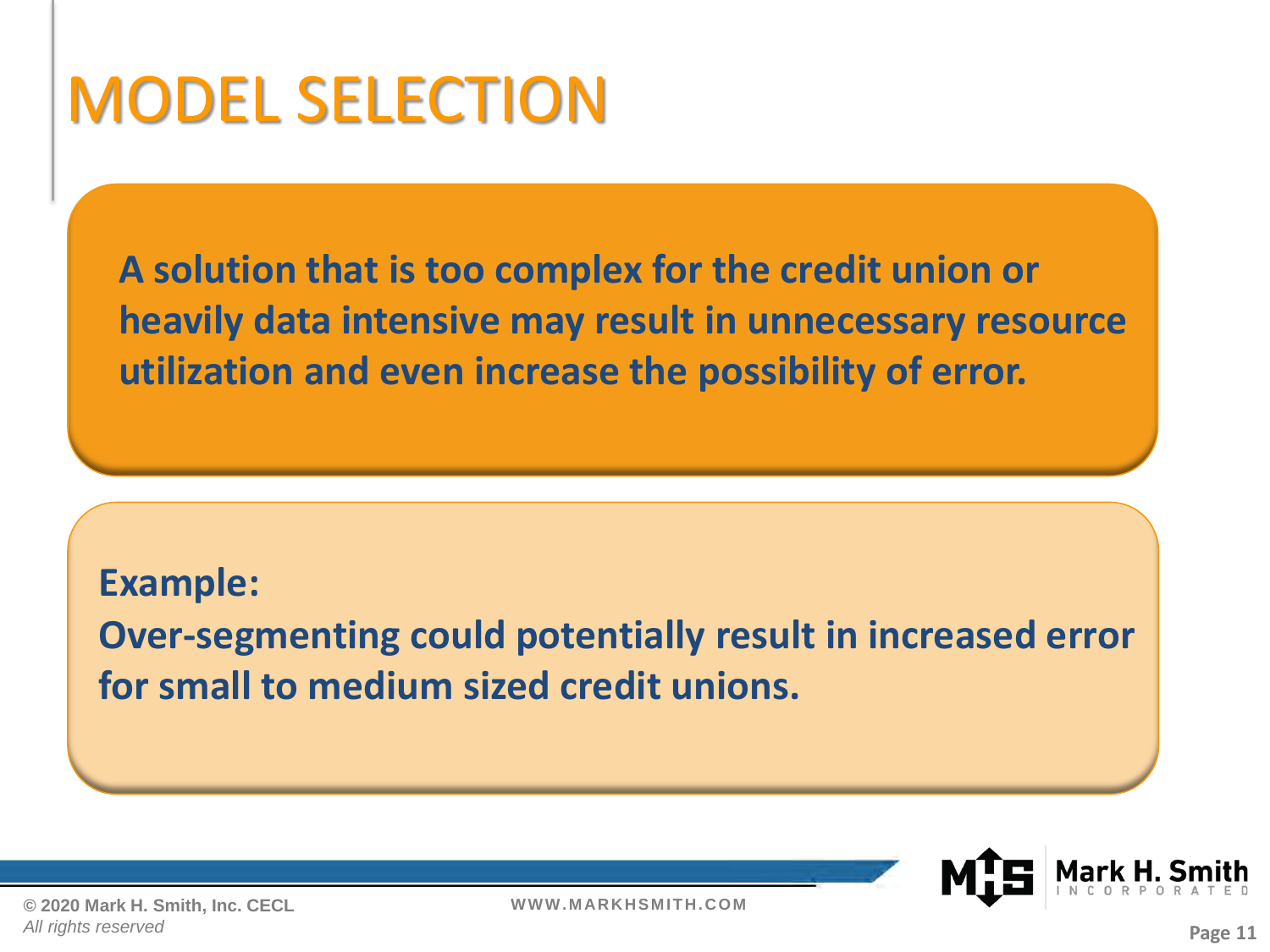### EXAMPLE

**Use peer data or another methodology for categories where you do not have enough credit union specific data**

**CECL Model & Scenario Builder** 

Please use the following dropdowns to build your customized CECL model & scenario for each category

|                 | <b>Current</b>           |                                                            |                                          | <b>Expected</b>   |
|-----------------|--------------------------|------------------------------------------------------------|------------------------------------------|-------------------|
| <b>Category</b> | <b>Balance</b>           | <b>Methodology</b>                                         | <b>Scenario</b>                          | <b>Net Losses</b> |
| 1st Lien        |                          | 2,291,878 Remaining Life                                   | version to Long-Term Rates               |                   |
| Commercial      |                          | <b>Remaining Life</b><br><b>Remaining Life State Rates</b> | version to Long-Term Rates               | -                 |
| Commercial RE   | $\overline{\phantom{a}}$ | <b>Remaining Life National Rates</b>                       | version to Long-Term Rates               | -                 |
| Credit Card     |                          | <b>Probability of Default</b>                              | <del>nd</del> version to Long-Term Rates | -                 |
| Jr. Lien        |                          | 8,994,243 Remaining Life                                   | Economic Forecast - Standard             | 5,640             |
| New Auto        |                          | 8,372,327 Remaining Life State Rates                       | Reversion to Long-Term Rates             | 29,895            |
| Other Secured   | 3,320,645                | Remaining Life                                             | Economic Forecast - Low                  | 28,544            |
| Payday          | $\overline{\phantom{a}}$ | Remaining Life                                             | Reversion to Long-Term Rates             |                   |
| Share Secured   |                          | 329,249 Remaining Life                                     | Reversion to Long-Term Rates             | -                 |
| Student         | 2,840,344                | Probability of Default                                     | Reversion to Long-Term Rates             | 42,530            |
| Unsecured       |                          | 3,615,751 Remaining Life                                   | Economic Forecast - High                 | 58,753            |
| Used Auto       |                          | 24,398,461 Remaining Life                                  | Reversion to Long-Term Rates             | 178,422           |
| <b>Total</b>    | 64,019,335               |                                                            |                                          | 343,784           |

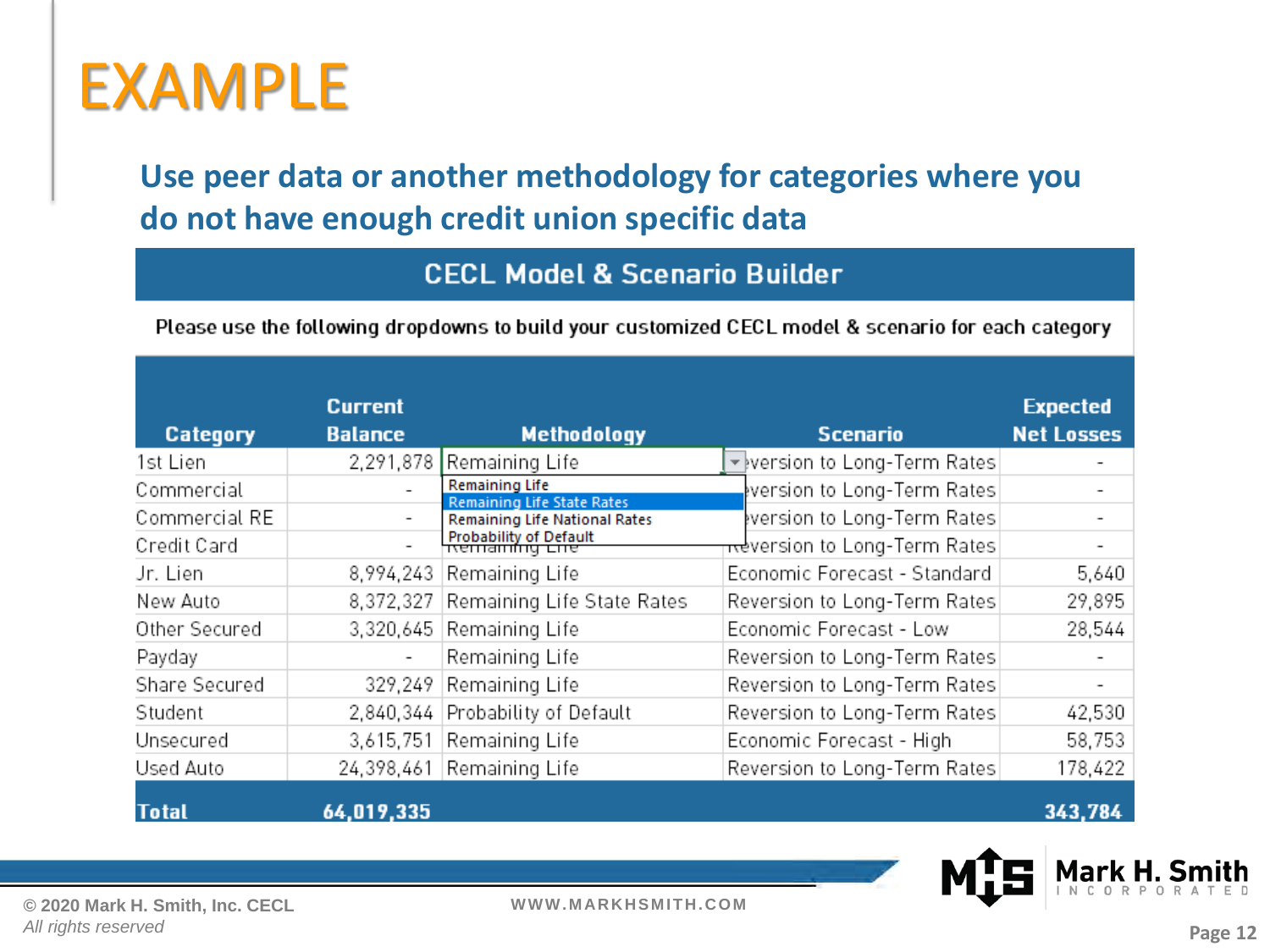### Historical data (economic cycle)

### Sensitivity /Stress **Testing**

#### Multiple Methodologies | Peer Data



**© 2020 Mark H. Smith, Inc. CECL** *All rights reserved*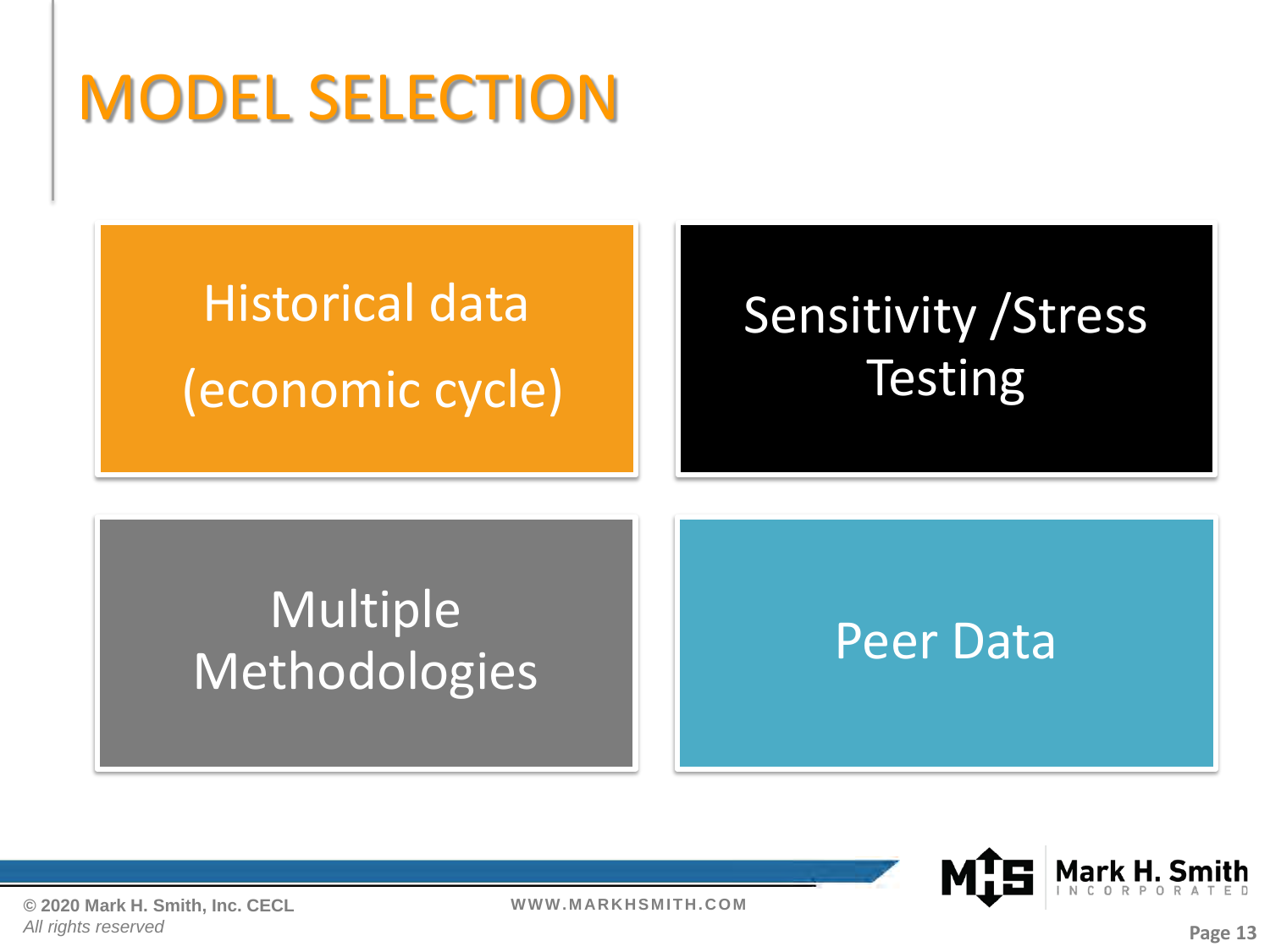|                                                      | <b>ALL-IN COST CONSIDERATIONS</b>                               |  |                                    |
|------------------------------------------------------|-----------------------------------------------------------------|--|------------------------------------|
| <b>Personnel</b><br><b>Allocation</b>                | <b>Proper Controls</b><br><b>Assurance - input &amp; output</b> |  | <b>Software</b><br>(if applicable) |
| <b>Including</b><br><b>Backup</b>                    | <b>Model Accuracy</b>                                           |  | <b>Other IT</b>                    |
| Data<br>Integrity                                    | <b>Consistency and accuracy</b>                                 |  | <b>Data</b><br><b>Storage</b>      |
| <b>Periodic method</b><br>and assumption<br>approval | <b>Back-testing</b>                                             |  | <b>Model Validation</b>            |
| 0 Mark H. Smith, Inc. CECL                           | WWW.MARKHSMITH.COM                                              |  |                                    |

**© 2020 Mark H. Smith, Inc. CECL** *All rights reserved*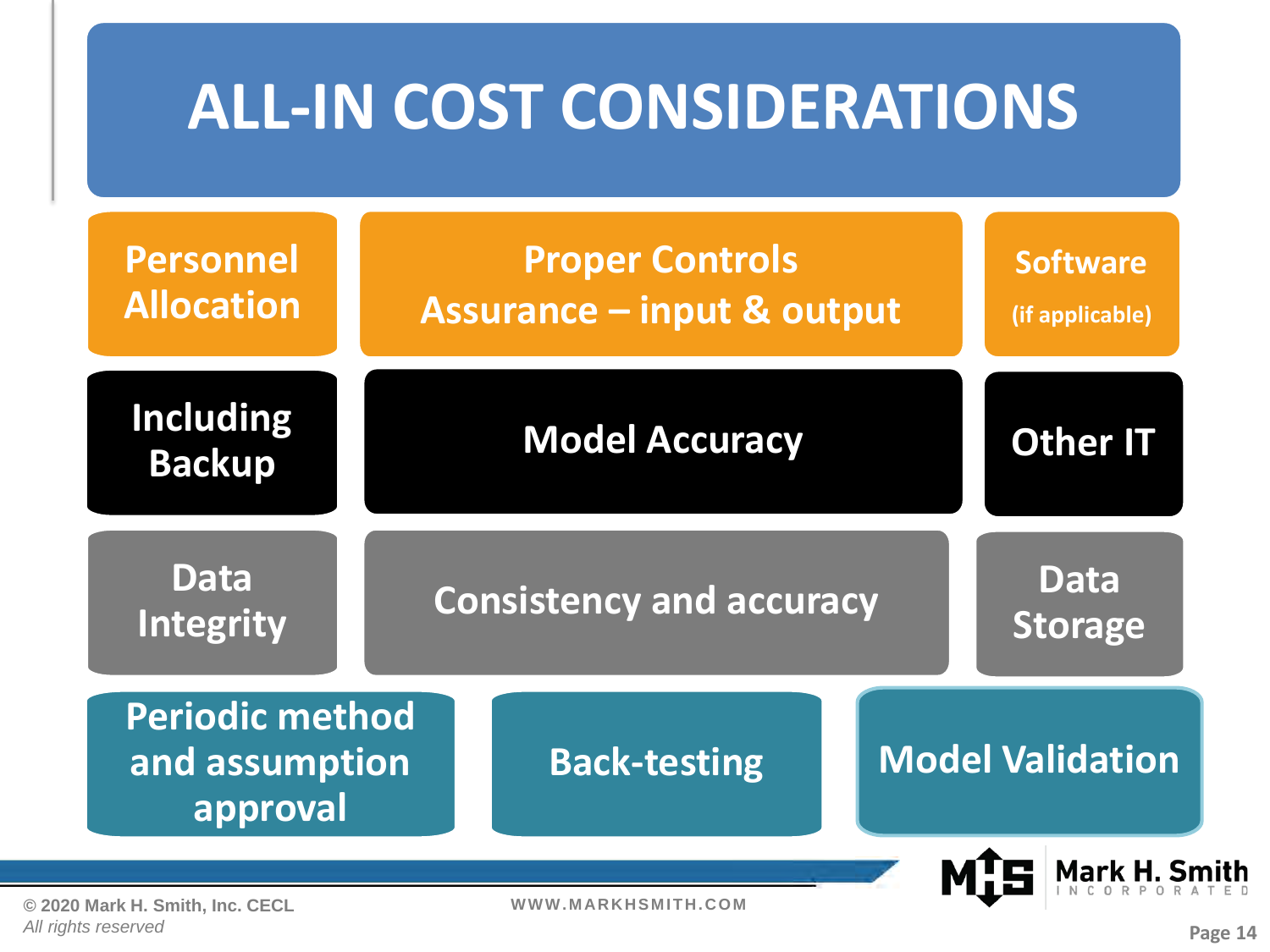- Don't just assume that all in-house or outsourced solutions are all the same so I might as well just pick one.
- Out of pocket costs vary widely.
- Resources required by the credit union varies widely.
- Make sure you select the model that is right for your credit union!

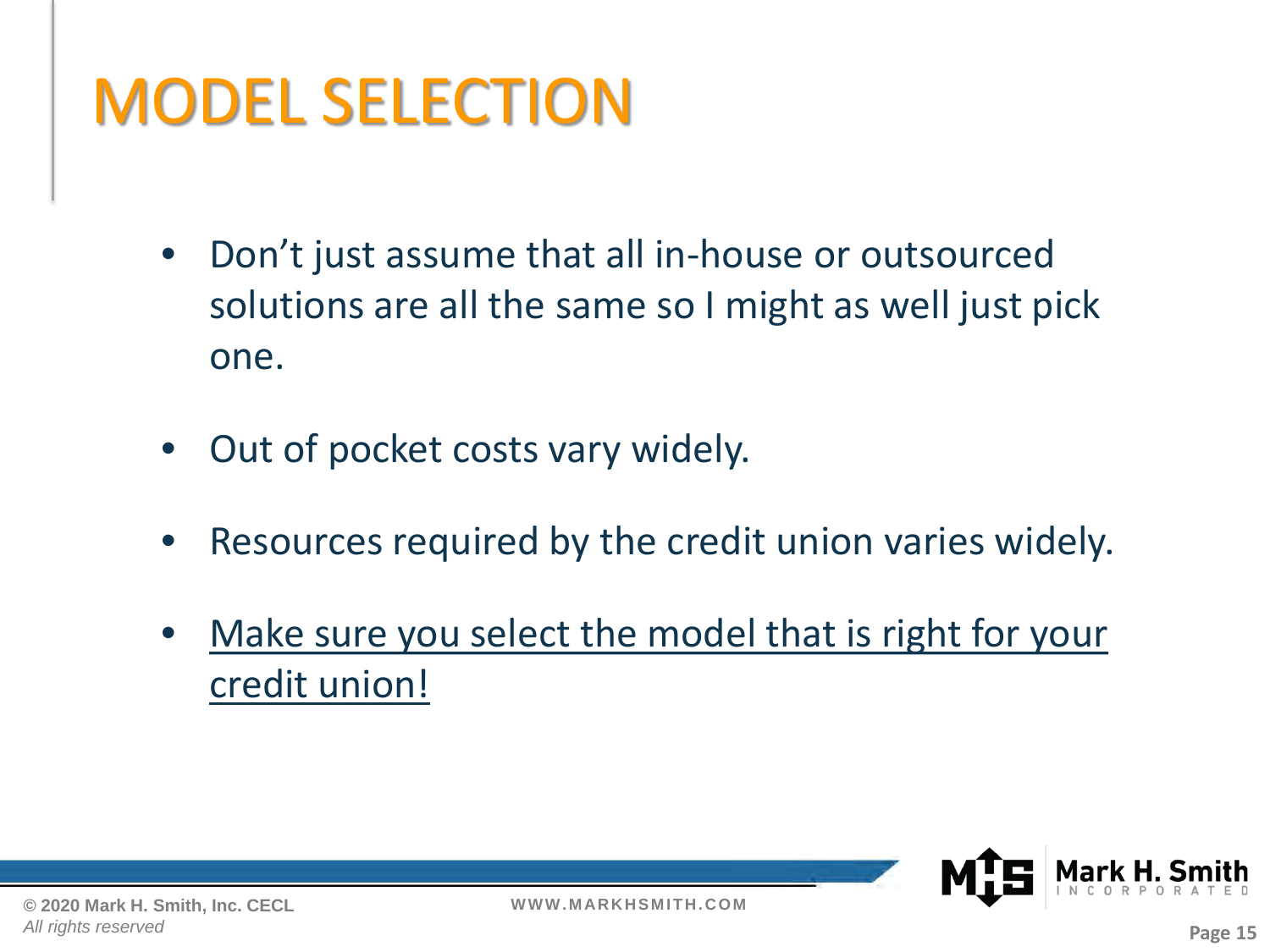### WHAT IS THE RIGHT SOLUTION FOR YOUR CREDIT UNION

#### **What we have learned completing over 250 CECL Reports for smaller credit unions**

- CECL compliance can be comfortable, easy, and affordable with the right solution
- Choose a model that incorporates applicable data you already have available and limits resources expended
	- CU's own loss data and compliment with industry data
	- Full economic cycle (~15 years)
	- Alternative methodologies

SPEND TIME AND ENERGY ON SERVICES TO HELP YOUR MEMBERS